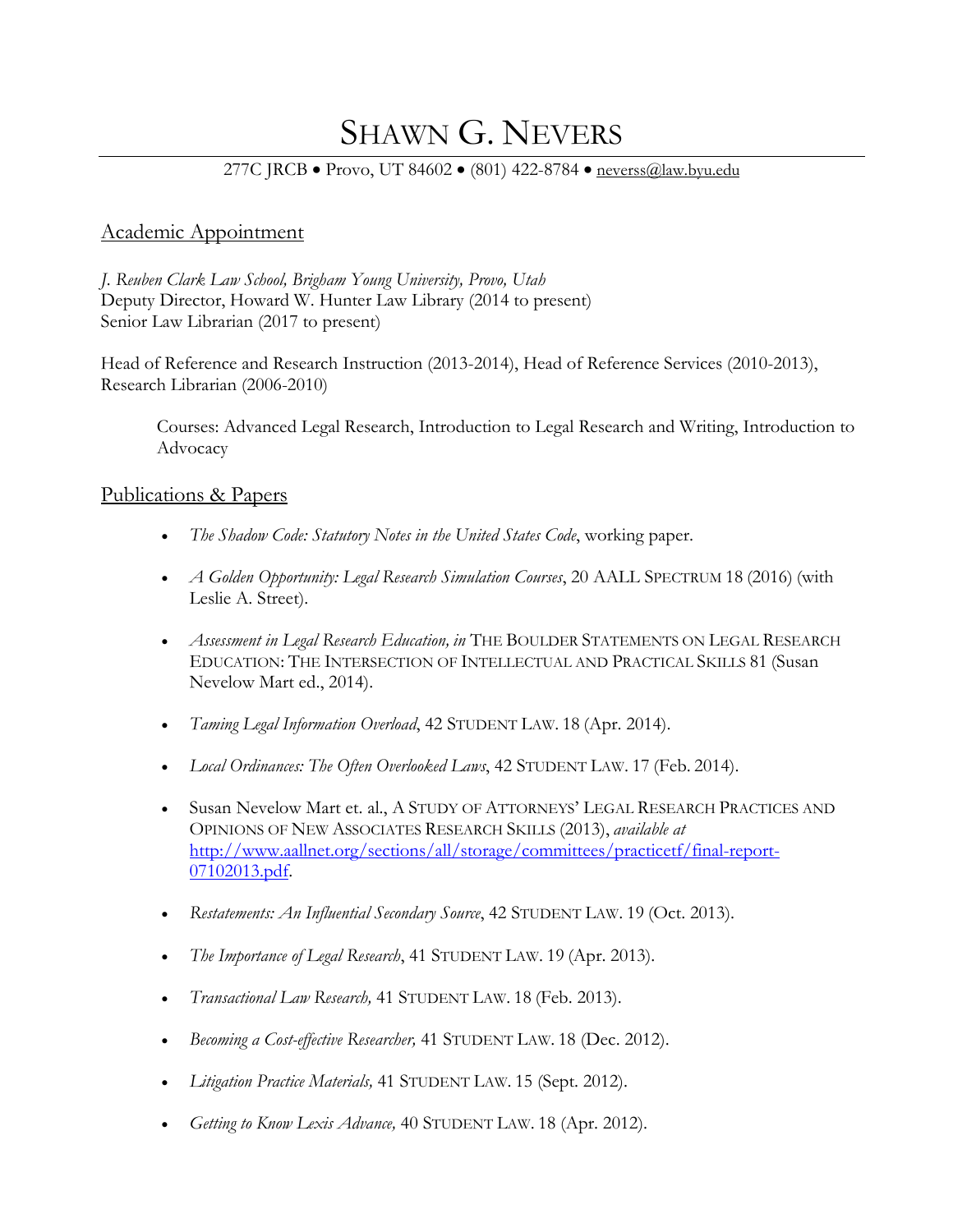- *Becoming a Better Online Researcher*, 40 STUDENT LAW. 17 (Feb. 2012).
- *The Practitioners' Council: Connecting Legal Research Instruction and Current Legal Research Practice*, 103 LAW LIBR. J. 575 (2011) (with David L. Armond) (winner of the 2011 AALL/LexisNexis Call for Papers, Open Division).
- *Getting to Know Administrative Decisions*, 40 STUDENT LAW. 21 (Dec. 2011).
- *Don't Underestimate the Importance of Statutes*, 40 STUDENT LAW. 18 (Oct. 2011).
- *Observations for Summer Research Success*, 39 STUDENT LAW. 22 (Apr. 2011).
- *Legislative History: The Search for Legislative Intent*, 39 STUDENT LAW. 18 (Feb. 2011).
- *WestlawNext: Westlaw's Next Generation Research System*, 39 STUDENT LAW. 12 (Dec. 2010).
- *Legal Encyclopedias: Research "Well Begun,"* 39 STUDENT LAW. 12 (Oct. 2010).
- *Free and Low-Cost Research Resources for Any Budget,* 38 STUDENT LAW. 8 (Apr. 2010).
- *Citators: The Power Tools of Legal Research*, 38 STUDENT LAW. 8 (Feb. 2010).
- *Smart Researchers Save Time by Starting with Legal Treatises*, 38 STUDENT LAW. 8 (Dec. 2009).
- *Thorough Academic Legal Research Will Improve Your Papers*, 38 STUDENT LAW. 8 (Oct. 2009).
- *Legal Research Readings to Inspire and Inform Students*, 17 PERSPECTIVES: TEACHING LEGAL RES. & WRITING 6 (2008).
- *Review of* Practicing Reference: Thoughts for Librarians and Legal Researchers, in *Keeping Up with New Legal Titles*, 100 LAW LIBR. J. 755, 770 (2008).
- *Candy, Points, and Highlighters: Why Librarians, Not Vendors, Should Teach CALR to First-Year Students*, 99 LAW LIBR. J. 757 (2007) (winner of the 2007 AALL/LexisNexis Call for Papers, New Member Division).
- *Promote Your Electronic Resources: How to Get More Bang for Your E-Resource Buck*, 11 AALL SPECTRUM 4 (Apr. 2007).
- *Review of Reflections on Constitutional Law, in <i>Keeping Up with New Legal Titles*, 99 LAW LIBR. J. 829, 831 (2007).

#### Presentations

- Moderator, *A Peek Behind the Curtain of the United States Code*, AALL Annual Meeting, Washington D.C., July 16, 2019.
- Presenter, *Improving Your Teaching*, Teaching the Teachers Conference, Atlanta, Georgia, May 31, 2019.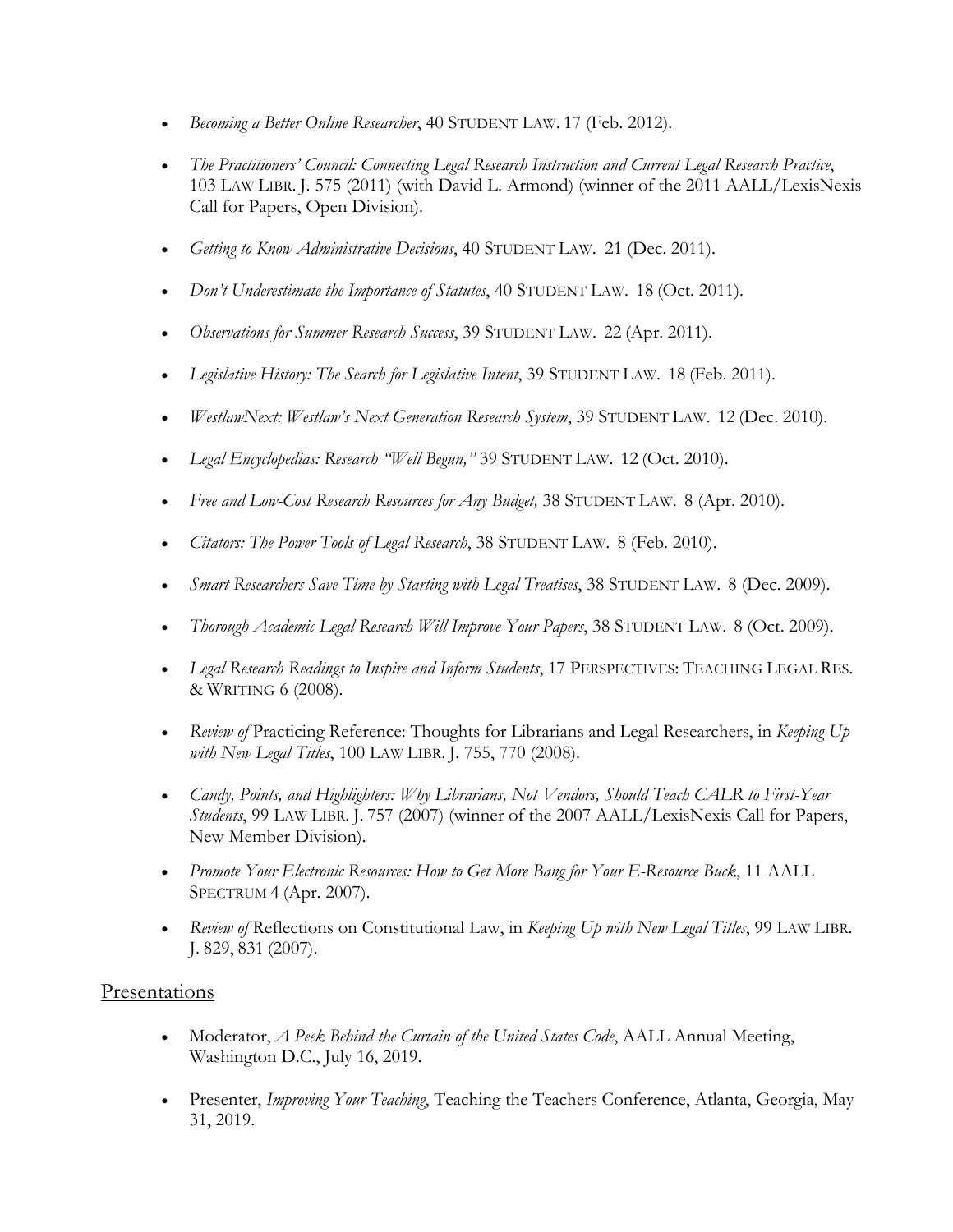- Presenter, *Powered by AI, Built in the Law Library*, AALL Annual Meeting, Baltimore, Maryland, July 15, 2018.
- Presenter, *Data Mining for Meaning: The Law and Corpus Linguistics Project*, AALL Annual Meeting, Baltimore, Maryland, July 16, 2018.
- Presenter, *Attorney Research Skills: Continuing the Conversation Between Law Firm and Academic Law Librarians*, AALL Annual Meeting, Chicago, Illinois, July 18, 2016.
- Presenter, *Attorney Research Skills: Join the Conversation Between Law Firm and Academic Law Librarians*, AALL Annual Meeting, Philadelphia, Pennsylvania, July 21, 2015.
- Presenter, *Improving Your Teaching,* Legal Research Teaching Academy*,* AALL Annual Meeting, Philadelphia, Pennsylvania, July 18, 2015.
- Coordinator and Presenter, *Legal Research Practices of Attorneys*, Westpac Annual Meeting, Seattle, Washington, October 10, 2014.
- Presenter, *Success in the Classroom: Measuring Student and Teacher Performance*, AALL Annual Meeting, Seattle, Washington, July 16, 2013.
- Presenter, *Meeting the Needs of Students and Their Future Employers: Discussion on Legal Research Instruction and Student Services Inspired by Practitioner Feedback*, AALL Annual Meeting, Seattle, Washington, July 16, 2013.
- Coordinator, Moderator, and Presenter, *Making the Grade: Assessing Legal Research Skills in the Classroom and Firm*, AALL Annual Meeting, Philadelphia, Pennsylvania, July 26, 2011.
- Presenter, *AALL/LexisNexis Call for Papers Award Recipient*, AALL Annual Meeting, Philadelphia, Pennsylvania, July 25, 2011.
- Coordinator and Presenter, *Beyond the Ivory Tower: Reaching Out to Practicing Attorneys and Law Firm Librarians to Improve Legal Research Instruction*, ALL-SIS sponsored AALL Program, Washington D.C., July 27, 2009.
- Presenter, *Getting Past Google: Tips for Teaching Electronic Legal Research*, Rocky Mountain Legal Writing Conference, Salt Lake City, Utah, March 21, 2008.
- Presenter, *Humble Lawyers: Can They Exist? Do They Exist? And How to Become One*, Spirit in the Law, Provo, Utah, March 12, 2008.
- Presenter, *Just Do It: Newer Law Librarians Have Much to Contribute to Professional Scholarship*, AALL/LexisNexis Call for Papers Program, New Orleans, Louisiana, July 17, 2007.

## **Education**

University of Illinois at Urbana-Champaign, Champaign, Illinois

- Master of Library and Information Science, 2006
- J. Reuben Clark Law School, Brigham Young University, Provo, Utah